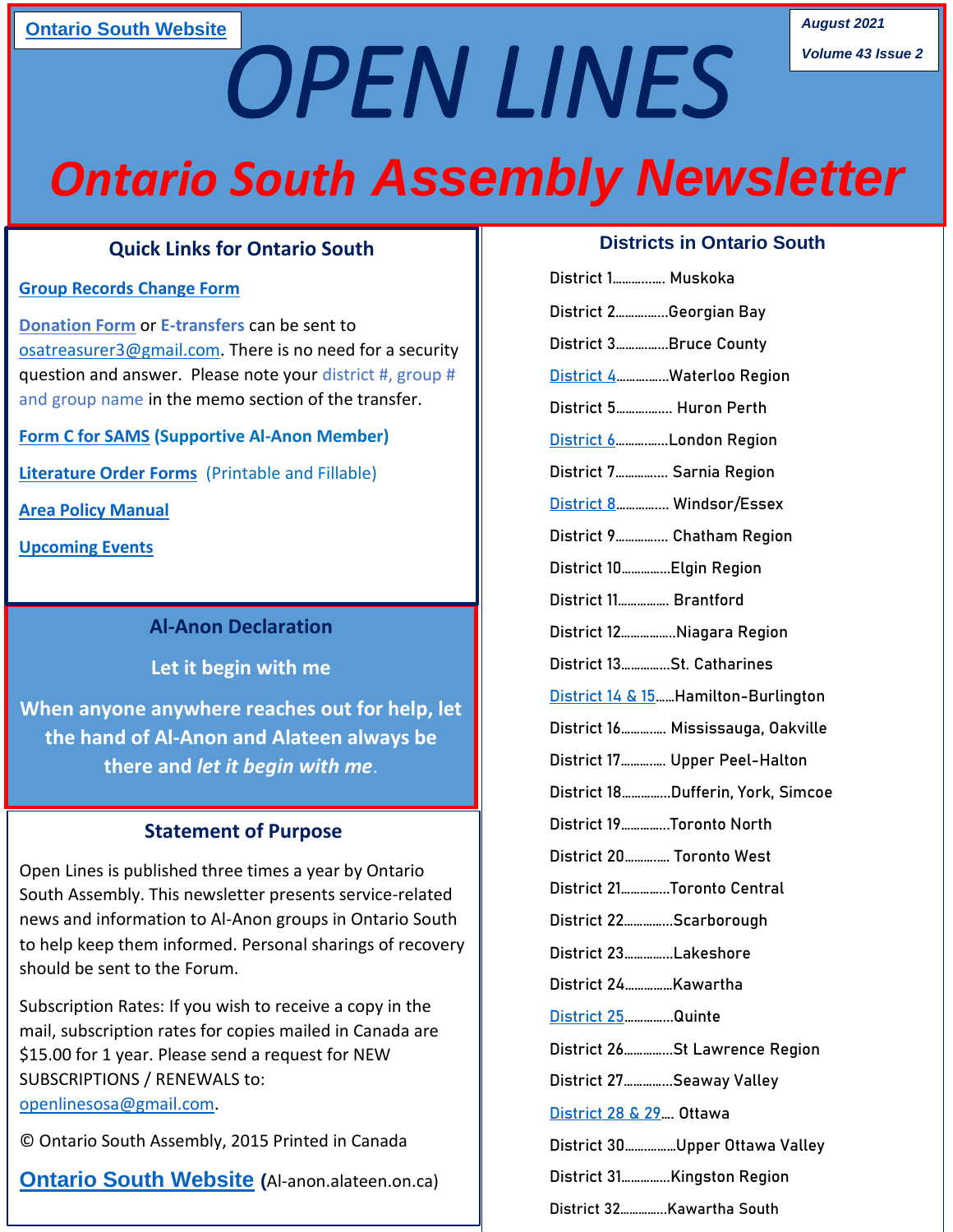## **From the Ontario South Delegate**

I attended the World Service Conference (WSC) in April. Conference took place virtually over the course of 5 days. I was excited, nervous, overwhelmed and exhilarated. I often was consumed by all these feelings all at once.

I then attended our Area World Service Committee Meeting (AWSC) the last weekend in May. I gave a report that was an overview of the topics discussed at WSC.

In June I attended the Canadian Delegates meeting that was also held virtually.

As Delegate I was assigned to a Thought Force. This is a small group of Delegates that meet to focus on one specific topic. The topic is assigned by the WSO.

I was invited to attend a District meeting. The focus was a District inventory. It was a privilege to participate and to witness the Traditions & Concepts in action.

I stay in touch with WSO and Delegates from around the world through AFG Connects. I do my best to share information with our Area Members and vice-versa.

I receive and read the District Meeting Minutes that are sent to me. I appreciate getting these. It helps me to get to know YOU better. I feel a part of and connected to the vast Area that makes up Ontario South.

I have received phone calls and emails from members. I don't always know the answers to the questions. That's ok though, I don't have to know the answers. Sometimes it's more important to know the question or to know where to go for the answers. Sometimes I don't do anything, I simply listen.

I am in year one. I am confused a lot of the time. It's like learning a job. I have the education so now I'm getting the experience.

Most important is that I continue to stay connected to my Sponsor and Service Sponsor. That I am willing to learn and that being humble is OK. That I am on a journey and it not about the destination. And best of all, I am not alone.

Yours in Service,

Gwen D, Ontario South Delegate, Panel 61 [ontariosouthdelegate@hotmail.com](mailto:ontariosouthdelegate@hotmail.com)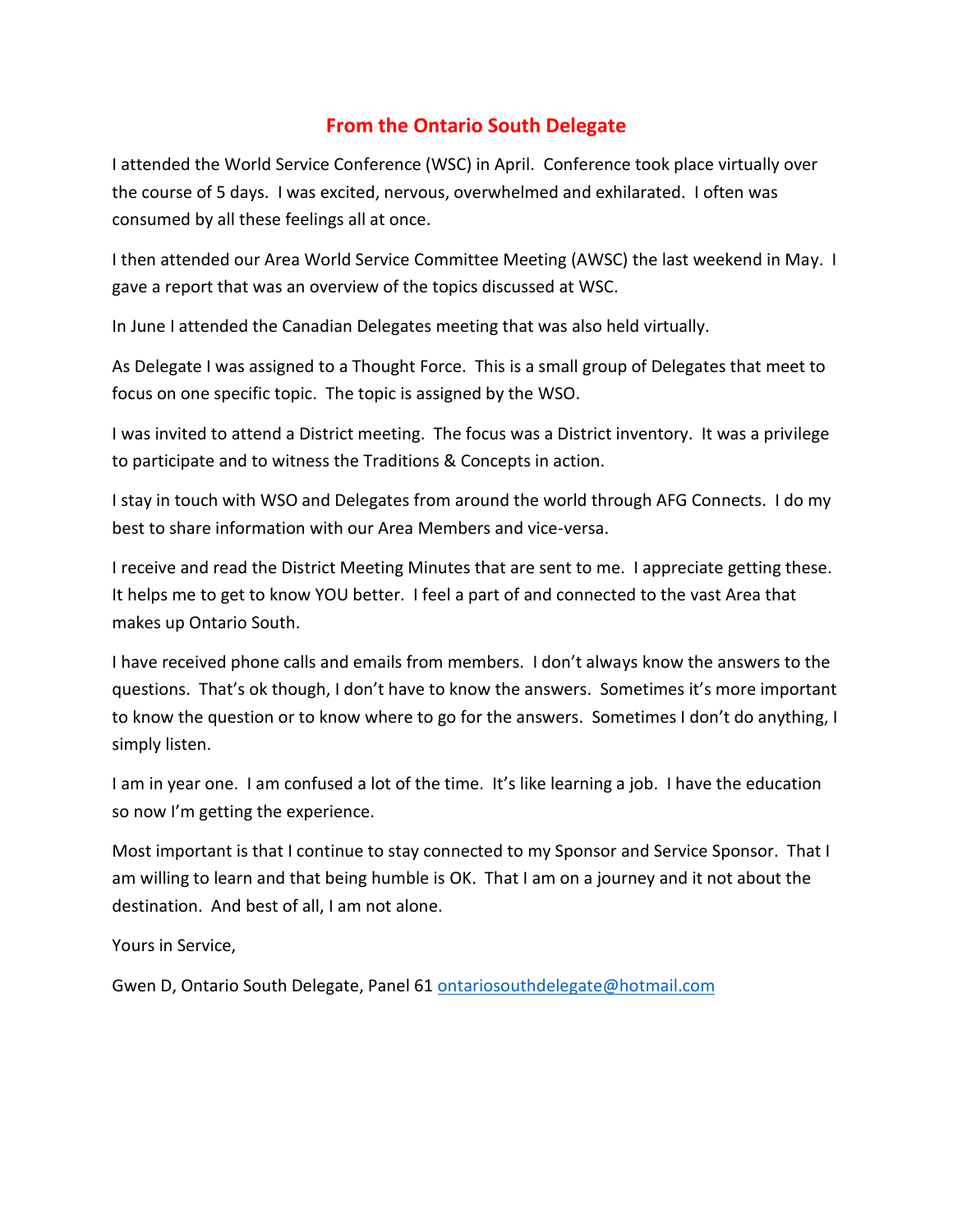## **From the Ontario South Alternate Delegate**

Member Suggestions:

- 1. For the newcomer, perhaps your group could consider purchasing extra copies of the Forum and giving it along with the newcomer's package.
- 2. Please consider sending in an article to the Forum, as they are always looking for sharings on the legacies (Steps, Traditions, Concepts).
- 3. Please consider inviting a Coordinator to either your group or your District. If you have any questions, please contact me.

Love in Service,

Kristine B [ontariosouthaltdelegate@cogeco.ca](mailto:ontariosouthaltdelegate@cogeco.ca)

### **From the Ontario South Area Chairperson**

Hello Ontario South. I am starting to get a bit of an idea of what is involved in my new role. I can provide the following brief update.

**Area World Service Committee (AWSC)** meeting 2021, May 28,29 - was held via Zoom. I was extremely impressed by the number of districts represented, and the participation and dedication of our district representatives. This was a very long day, so many participated fully and stayed until the end. It was an incredible learning experience to chair this meeting and to witness our Al-Anon traditions and principles in action. The method of discussion, sharing and possible vote always amazes me.

I have an additional honor of being asked to be a part of our Literature Operating Committee. I have attended my first meeting and am getting up to speed about what is required.

**Assembly 2021, October 15,16,17,** Ottawa - Zoom or face-to-face? This will be addressed shortly by your area executive team. Stay tuned!

**Assembly 2022 – HELP!!!** We need a host committee from the west side of our area. The information is found on our area website [http://al-anon.alateen.on.ca/wp](http://al-anon.alateen.on.ca/wp-content/uploads/2020/07/section-5B-assembly-host-guidelines-2020-07.pdf)[content/uploads/2020/07/section-5B-assembly-host-guidelines-2020-07.pdf](http://al-anon.alateen.on.ca/wp-content/uploads/2020/07/section-5B-assembly-host-guidelines-2020-07.pdf) . A district (or districts) is needed to perform this service. Please send your bid to me ASAP. If you have any questions, I will find answers for you.

**Assembly 2023** - I have a good idea that a district(s) will be stepping up soon. Again, stay tuned.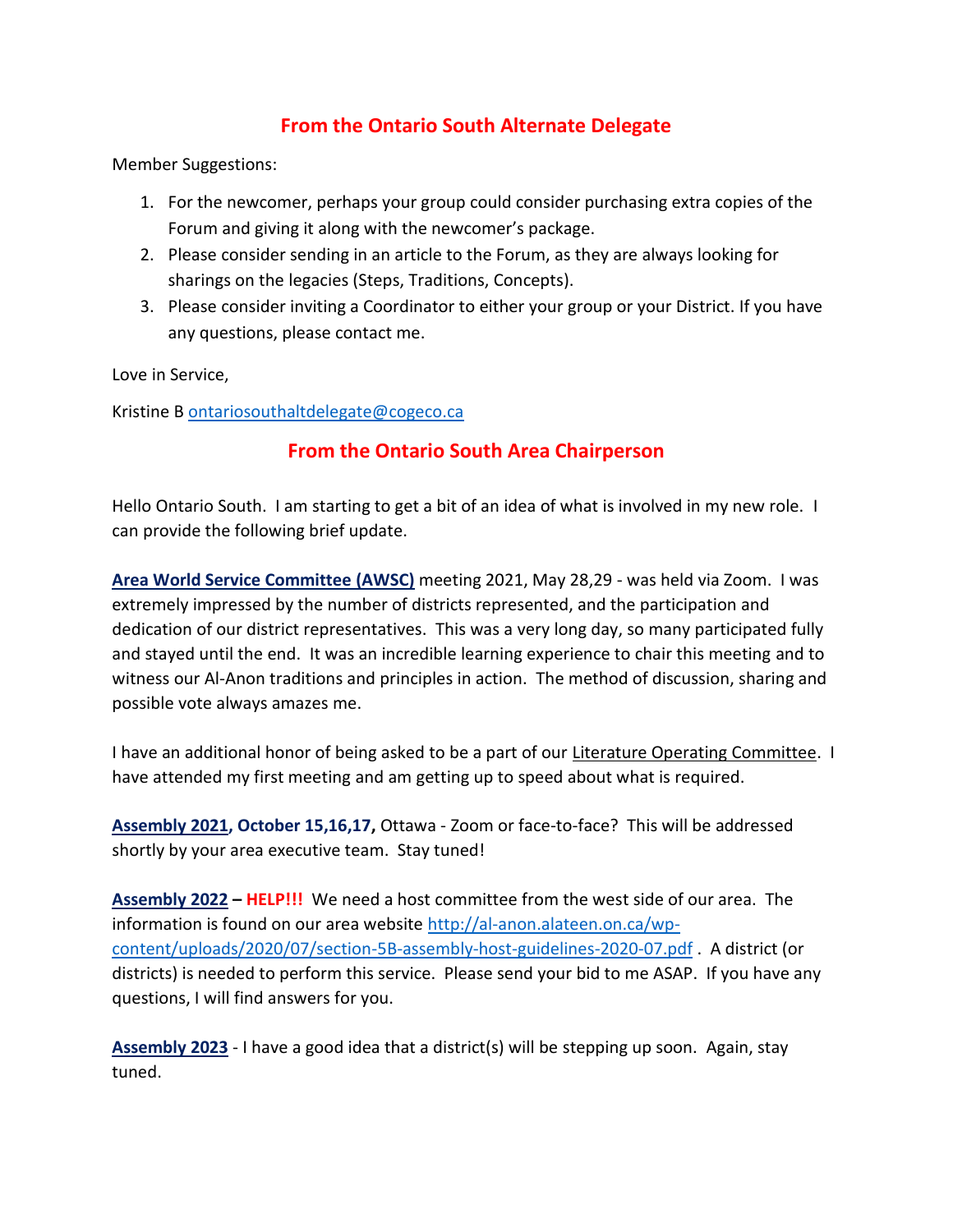**Road Trip! You and Your Board Connect** 2022, October - a committee has been formed to present the information needed for the area to put a bid in to our World Service Office by October 2021.

**Area Archives** must be moved – a committee has been formed to report to our area Assembly this October.

#### **Did You Know?**

- $\triangleright$  Our area executive meets in January, July and November. Any member can send an item for consideration to any member of the executive at any time.
- ➢ All members are welcome to attend our area Assembly.
- $\triangleright$  All members have access to our area policy and guidelines manual on our area website <http://al-anon.alateen.on.ca/area-policy-manual/> .

As you can see, our area has a lot going on. I get to be a part of it and learn, grow and recover. Thank you all.

Gratefully Yours, Sandy O. Chairperson, Ontario South Assembly [chairons86@gmail.com](mailto:chairons86@gmail.com)

> **SAVE the DATE!**  NEW BEGINNINGS COBOURG 34th ANNIVERSARY CELEBRATION Thursday September 30, 2021 Start time: 9:30am



## **From the Ontario South Secretary**

**Gratitude:** I am grateful for the Al-Anon fellowship. It makes me feel supported, and gives me an opportunity to grow emotionally and spiritually.

**Updates/Things you need to know:** The 2021 Assembly meeting is scheduled for October 15th to 17th. If we meet in person, the meeting will take place in Ottawa. Many people are excited about the prospect of meeting face-to-face again!

**Humility:** Thank you to everyone in the Area who works to keep Al-Anon functioning. As Tradition 7 states, we are self-supporting through our voluntary contributions.

**Slogan:** Keep an open mind. Minds are like parachutes - they work best when open!

Caterina L. [area86secretary@gmail.com](mailto:area86secretary@gmail.com)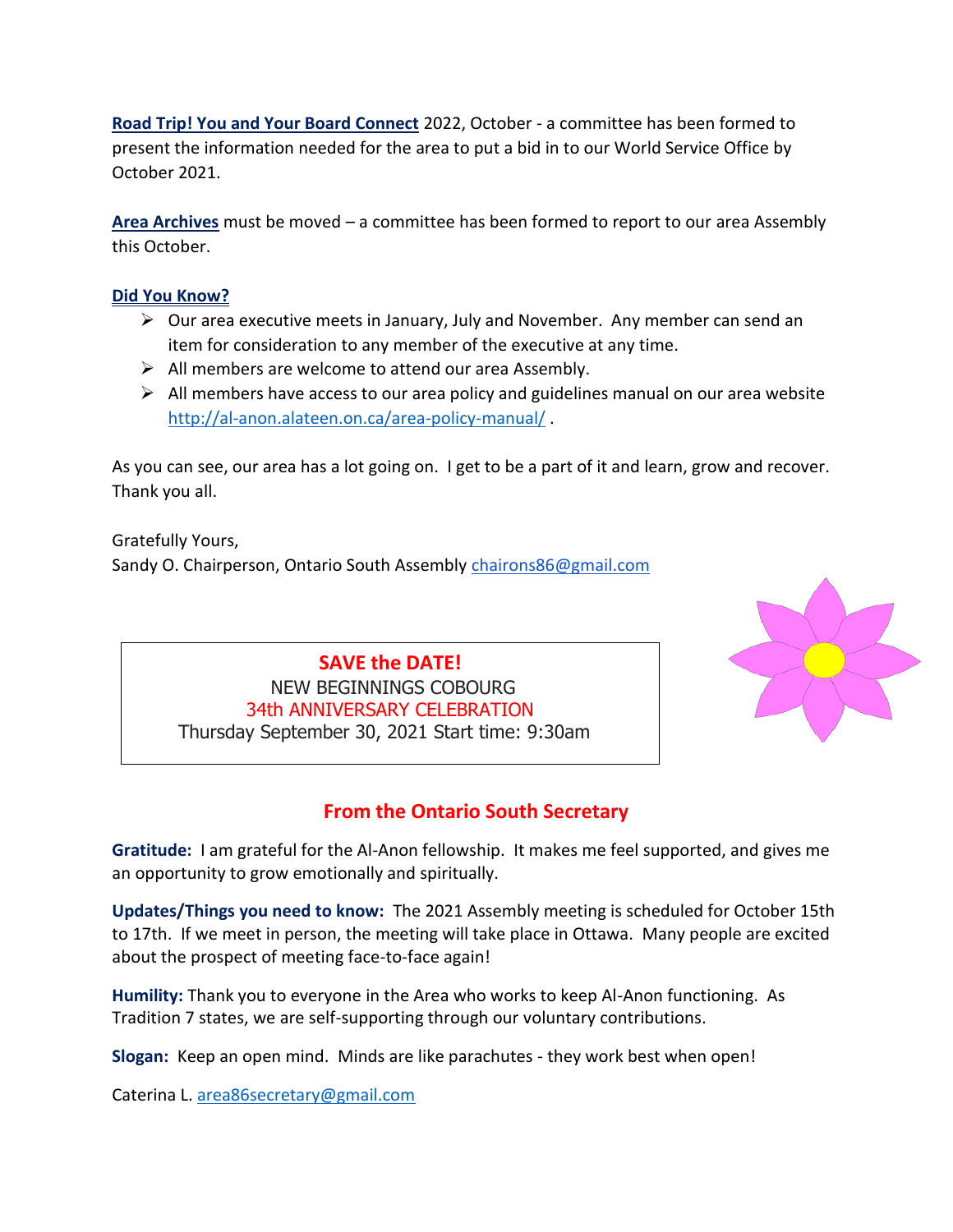## **From the Literature Office Committee (LOC) Chairperson & Area Advisor**

• SAMs and other Ontario South members met on June 26 to discuss recertification process of SAMs in Ontario South. It became a lively and productive discussion. One of the main awarenesses was that the SAMs realized they were not alone in their struggles with the lack of Alateens.

There was also the desire among the SAMs to have workshops to aid them in their roles as SAMs. The committee is looking forward to creating such a workshop. We'll keep you posted.

- The Literature Distribution Center is now open on **Wednesday and Thursday from 10:00 – 1:00.**
- Thank you to all the first-time position holders in Ontario South. Please know that your Executive is here to help out wherever and for whatever is needed. You never have to do anything alone in Al-Anon. Our **email addresses and phone numbers** are on the back page of this Open Lines. **USE US**!
- We are looking for District/s in the western section of Ontario South, to host the 2022 Assembly. I have had the experience and I can tell you, just like anything else in Al-Anon, the rewards are never-ending. Give it a thought! Contact the Area Chair for more information.

Sue G. Area Advisor & Literature Office Committee Chairperson [butterfly8849@hotmail.com](mailto:butterfly8849@hotmail.com)

## **From the Area Alateen Process Person (AAPP)**

#### *It's all about safety in Alateen meetings!*

There must be at least **one** Supportive Al-Anon Member (SAM) at every Alateen meeting.

To become a SAM for the first time here's what you need to do:

- obtain a police record check including vulnerable sector screening from your local police station, in person or on-line. (If you live in Toronto the process is different, please check with me, your AAPP and I will provide you with the specific steps to follow.)
- some cities, towns etc. may reduce or eliminate the processing fee. If this applies to you your District Representative (DR) may request a letter from the Area Chair, Sandy O at chairons86@gmail.com. They will need to provide Sandy with your full legal name for the letter Your District may reimburse you for any expenses, if not, the Area will.
- seal the police record check in an envelope and give it to your District Representative (DR) along with the completed Area form (FORM C: SUPPORTIVE AL-ANON MEMBER (SAM) SCREENING APPLICATION AND CERTIFICATION FORM) which can be found on the Area website [\(www.al-anon.alateen.on.ca\)](http://www.al-anon.alateen.on.ca/). Your DR will complete the form and send it to me for processing.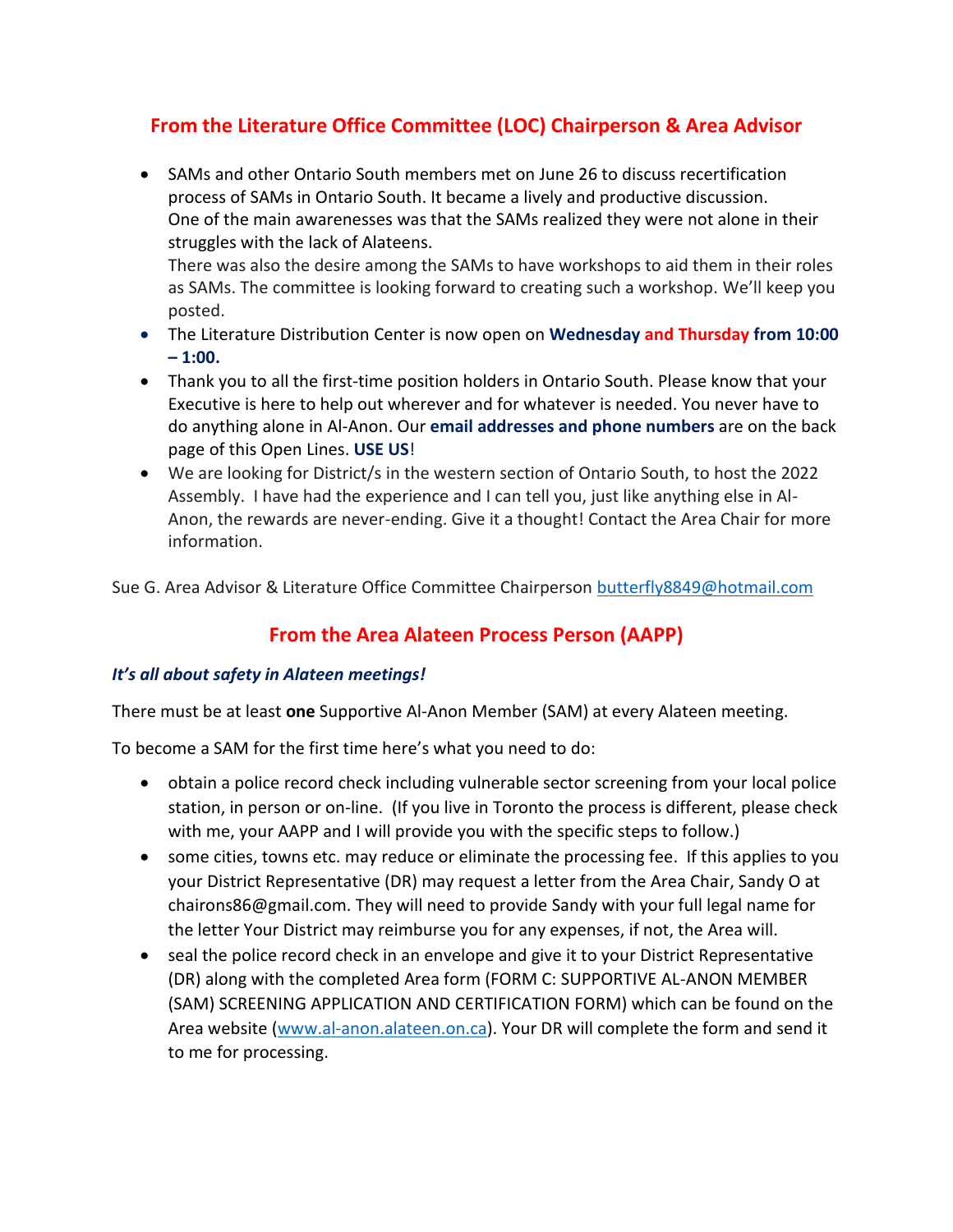If you have any questions, please contact me at [aapp.ontariosouth@gmail.com](mailto:aapp.ontariosouth@gmail.com)

Jean McS, AAPP

#### **From the Group Records Coordinator**

Hello everyone, hope you are staying cool in this heat.

Things are moving forward with Group Records. There is nothing to report at this point. I have just completed the course I enrolled in to aid in my use of the data base file used by Ontario South, and it was an eye-opening experience. Glad I took the course, but wow a lot of information. Like the program, as I learn I grow! Being able to see how the program (database) works has enlightened me in how much work the original person who created it did. Hats off to the creator. In the meantime, I now feel much more confident in my ability to keep things in order.

I appreciate everyone using the group records change form to aid in accurate and complete records for each group.

Please do not hesitate to reach out if I can be of assistance.

Hugs in service

Sharon R., Group Records Coordinator [grprec@hotmail.com](mailto:grprec@hotmail.com)

## **From the Literature Coordinator**

Hello everyone, I sincerely hope you have been safe and healthy since I last communicated. As we are closing in on returning to some semblance of normalcy, I anticipate that a lot of groups are contemplating face-to-face meetings once again.

Part of this transition will be an appraisal of what Conference Approved Literature (CAL) we have on hand and what we will have to order moving forward. Please remember that your Ontario South Literature Distribution Centre is eagerly awaiting your orders and support. Purchasing CAL from our LDC is an extension of our  $7<sup>th</sup>$  Tradition in that it illustrates our Area's ability to be fully self supporting.

Since our last Open Lines, we learned at AWSC that there will be new preface and introduction pages added to any new printings of "The Dilemma of the Alcoholic Marriage" B4 and "One Day at a Time in Al-Anon" B6. The purpose of these pages is to provide an historical perspective to the publications. Also, there is a booklet planned with "gems" from the original "Dilemma" publication. Sounds interesting.

Good news on the new Daily Reader that is in the works. The Volunteer Literature Committee at WSO has just completed review of the near final draft. Much more work lies ahead so that the book can hopefully be ready for its debut at the 2023 Al-Anon International Conference in New Mexico.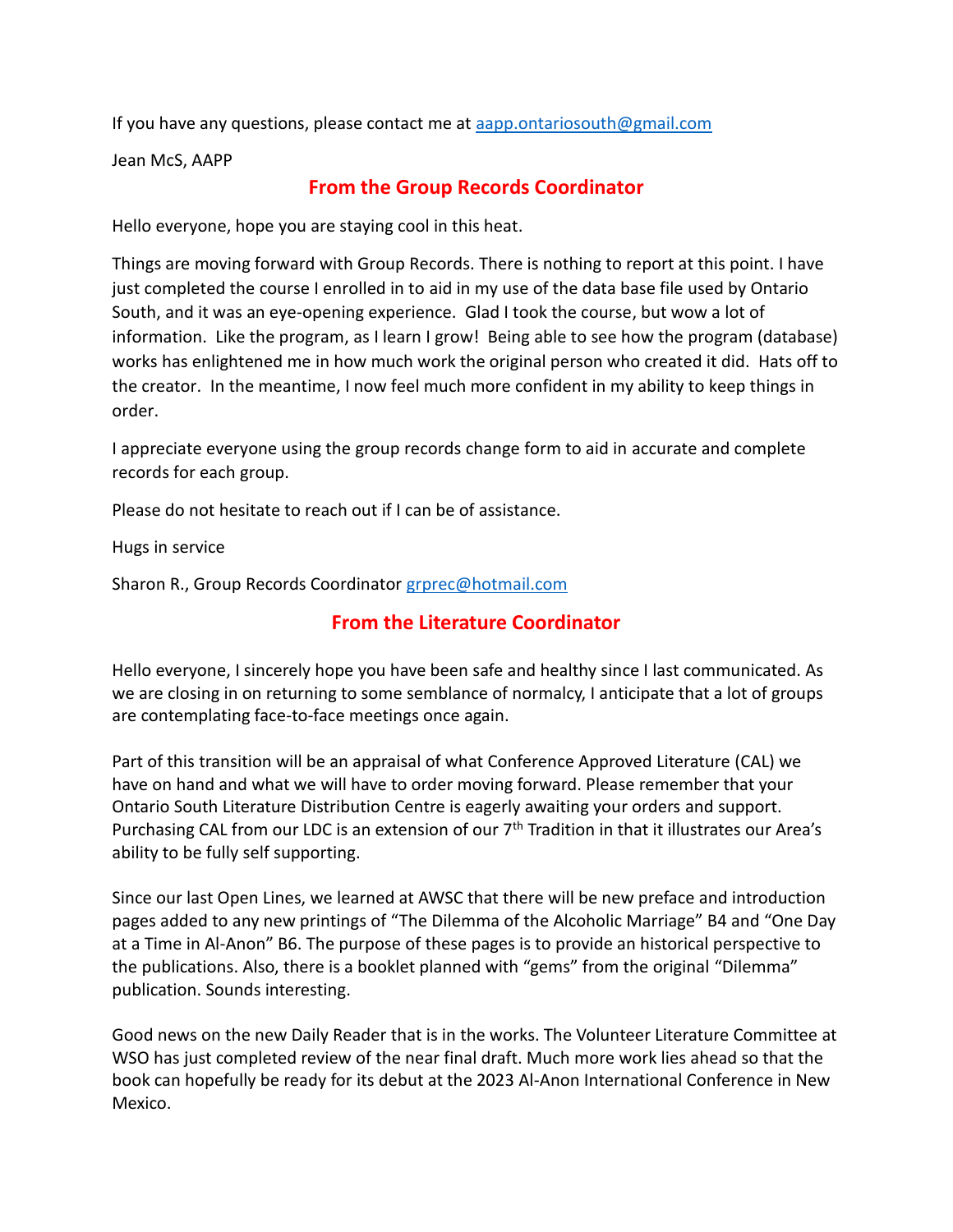Again, I thank you for your patience and support as I feel my way through this new undertaking.

If you have any questions or concerns that I may be able to help your District or group with, please don't hesitate to email me at:  $86$ literature@gmail.com

Jim M., Area Literature Coordinator  $86$ literature@gmail.com

## **From the Open Lines Editor**

*Gratitude:* I am grateful to everyone who submits updates to keep Ontario South in the know.

*Updates/Things you need to know:* Submission dates for 2021: **July 11, & Nov. 10.** As per AWSC 2021 decision, the cost of a mailed Open Lines subscription is now \$15.00/ year.

*Slogan:* "Keep It Simple" Taking it one issue at a time, helps me to focus on what needs to be done today, and lets tomorrow take care of itself :)

*Humility:* Thank you to everyone for the service that you provide to Ontario South.

Sue M-S, Open Lines Coordinator [openlinesosa@gmail.com](mailto:openlinesosa@gmail.com)

#### **From the Public Outreach Coordinator**

Hello all,

Our Public Outreach members have been extremely busy even though we have been in a pandemic for a year and a half. They have managed to send information electronically as well as snail mail.

I am still searching for a project to focus on.

I do plan to do a workshop via zoom in October as Ontario South Assembly does have a zoom account that we can use. More details to follow.

Please forgive me as I have fallen behind in organizing my ideas and the workshop for this issue but I am back on track and you will hear from me soon. If you do not hear from me and you are interested in Public Outreach and haven't received an email, please send me an email at [ontariosouthpo@gmail.com](mailto:ontariosouthpo@gmail.com) and let me know what district you are in.

Thank you for the opportunity to serve,

Geraldine R., Public Outreach Coordinator [ontariosouthpo@gmail.com](mailto:ontariosouthpo@gmail.com)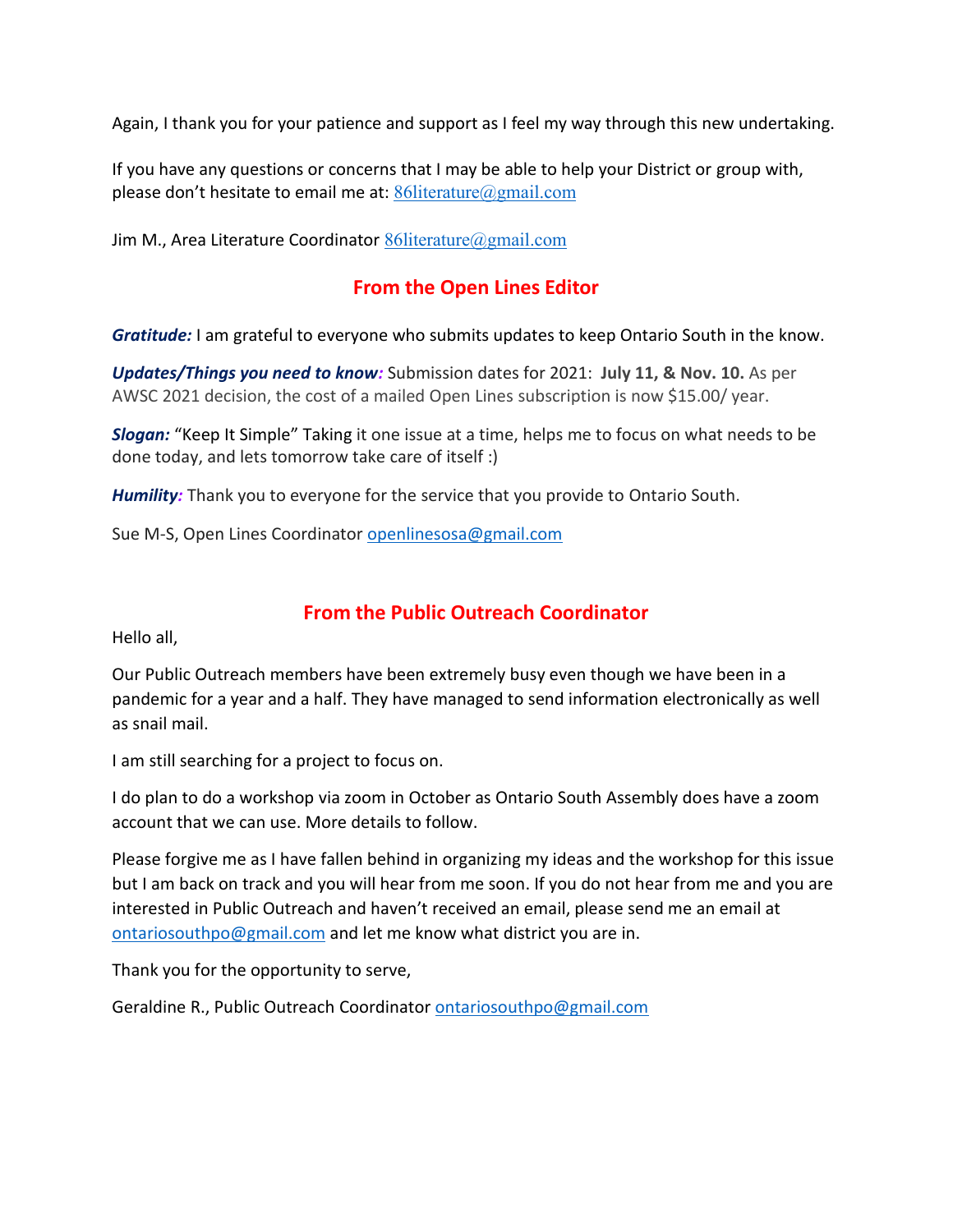## **Al-Anon Mobile App Information: [https://al-anon.org/for-members/members](https://al-anon.org/for-members/members-resources/mobile-app/)[resources/mobile-app/](https://al-anon.org/for-members/members-resources/mobile-app/)**

# **Al-Anon Family Groups**

**The Official Mobile App** of the Al-Anon Family Groups



## **From the Website Coordinator**



**Visits to the Ontario South website have stabilised in the past three months with an average of 10,000 visits per 3 months. There were 48,000 pageviews and visitors spent an average of 1.5 minutes on the website, which is a score that indicates that they are not just page clicking, but reading and investigating our information. Which is exactly what we want!**

#### **Upcoming change to website meeting list**

The primary theme of my website service right now is an upcoming change to the meeting listings. Many groups that suspended their in-person meeting during Covid, are discussing how to go back to face-to-face meetings. Those that took their meeting online, are contemplating whether they want to hold on to their electronic meeting after going back to in-person meetings. There are many (practical and technical) variables at play. I am sure you heard the word 'hybrid' circulate in this context. What does that actually refer to?

#### **Hybrid: what does that mean?**

These two explanations of the term seem to be most common:

#### **Hybrid definition 1.**

A group meets in person and makes that same meeting, on the same day and time, chaired by the same person, accessible online.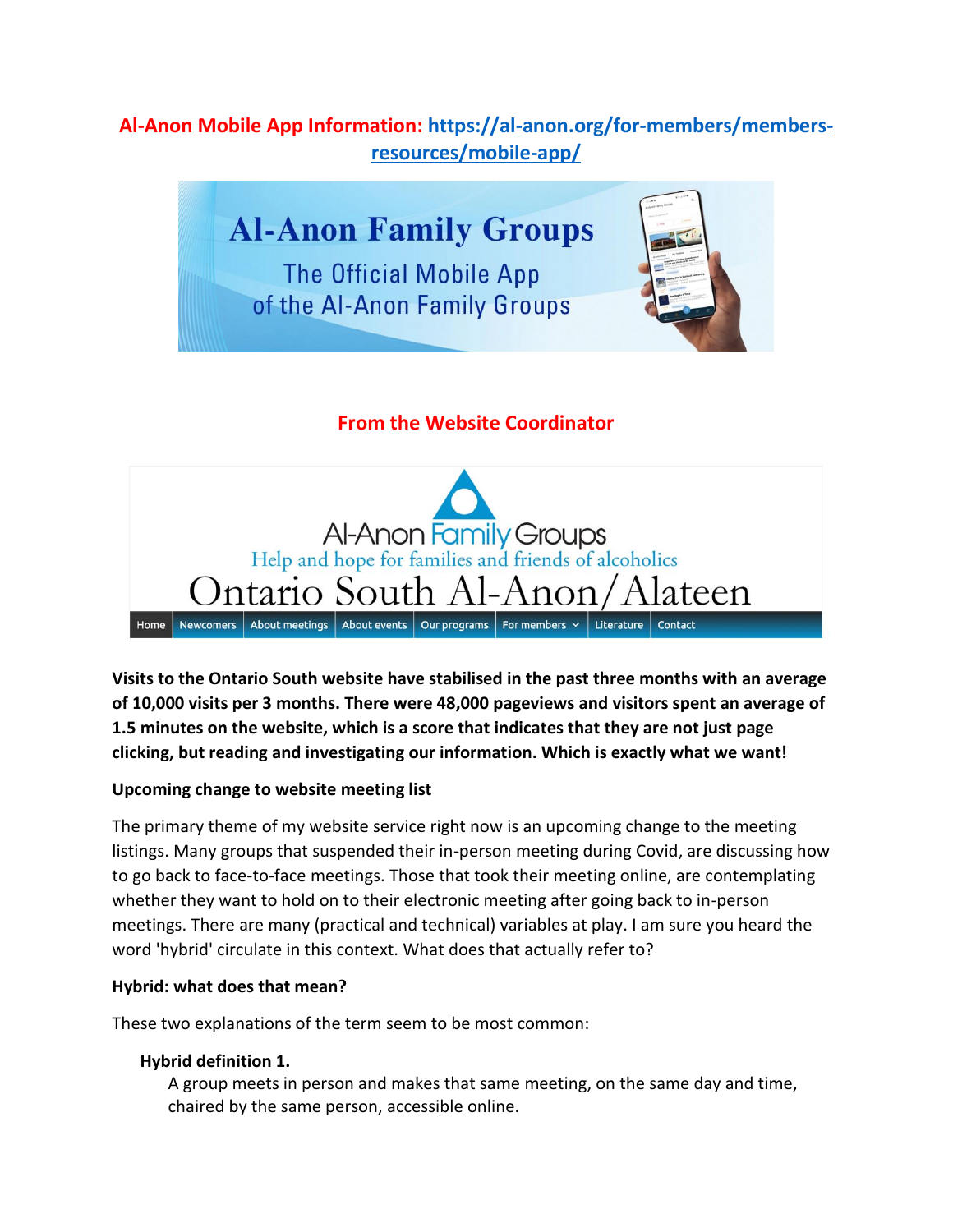This can be done through a laptop using the accommodation's WIFI; or it can be done by using someone's phone as a hotspot. There might be other possibilities.

- Related choice to make by group conscience:
	- o limit access to audio only
	- $\circ$  offer a full meeting with video, while honouring our anonymity principles

#### **Hybrid definition 2.**

A group meets in-person on their usual scheduled day and time, AND: there is also an online version of a group's meeting at another moment - not necessarily on the same day, at the same time. It may be that a group has volunteers who are willing to host the meeting on Zoom independently from the face-to-face meeting, using a sign-up schedule.

If your group makes a decision about your preferred hybrid meeting format, please notify me by email so that I can adjust your listing(s).

#### Me**eting keywords ('tags') after the meeting page update**

The format of the meeting listings on the website will soon be updated. A lot of conversation went into this upgrade, to ensure it reflects the status of each meeting correctly. After the update, meetings will explicitly show one the following status keywords ('tags'):

- Temporarily inactive (in red)
- In-person and online (in green)
- Online (in green)
- In-person (in black)

The 'in-person' tag will not be shown in the meeting list, because it is considered to be the default status of all of our meetings in the future. It will however be displayed on the meeting's details page.

The Ontario South meeting list will continue to also show the prefix/suffix that you have gotten familiar with during the pandemic. In that way, there can be no misunderstanding about your meeting's status.

- $\bullet$  (elec) = the meeting is available online
- (TC) = the meeting is temporarily closed
- Re-opened = the meeting is in-person
- Meeting status unknown = we have not been notified about the latest status. These meetings will get the tag 'Temporarily inactive' on the website.

The prefix/suffix naming of your meeting may be dropped in the future when the update of the meeting list is found to be sufficiently transparent to all. For now, we will take it one step at a time.

#### **Dealing with Covid measures**

We are not out of the woods yet with Covid19. I have received many emails and phone-calls to ask about the practical application of Health Canada Guidelines. These issues require a well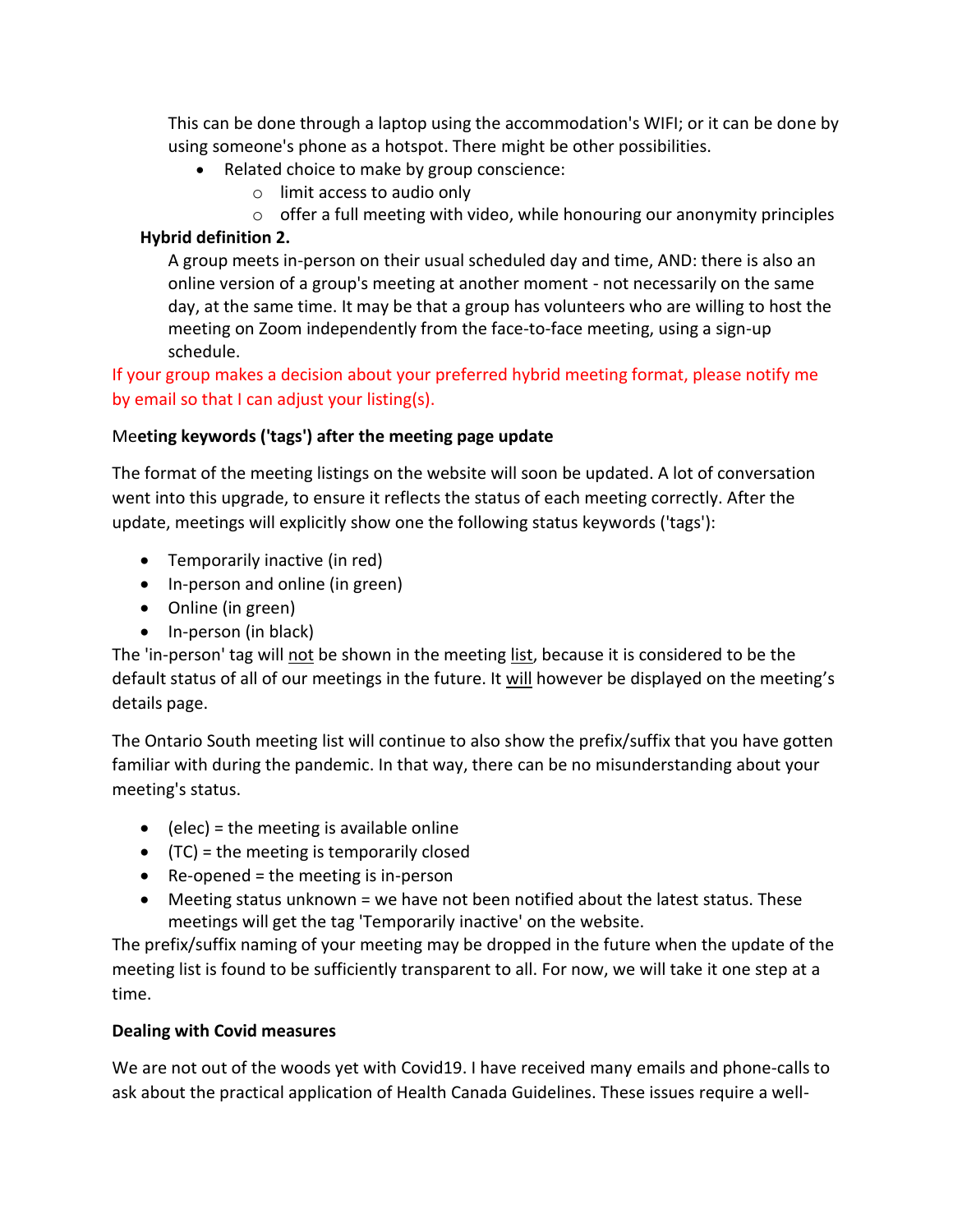informed group conscience and it is up to each individual group to make arrangements that adhere to those guidelines. From what I have heard, rotation of specific Covid tasks amongst the membership is an important topic of discussions, to prevent active members from getting burned out. When Covid caused your membership to have dwindled, this can be a hard nut to crack.

**I want to leave you today with this...** I heard some fellows talk about dealing with the maximum allowed number of people in public meetings. They have reached an interesting agreement with their members, that ensures that no newcomer ever has to be turned away from any of their physical meetings.

They decided that:

If a newcomer enters the room, and if this causes the maximum number of people allowed in the meeting to be exceeded...

One or more of their core-members will voluntarily leave the meeting, so that the newcomer can find help and hope in our program after coming through our doors.

I wish you all a healthy, safe and relaxing summer!

Nicky D., Website Coordinator Ontario South [os.website.a86@gmail.com](mailto:os.website.a86@gmail.com)



#### **District Representative Updates**

## **District 5 (Huron-Perth) Update**

Our '2 County' District has 10 Al-Anon Meetings. These unique pandemic times have led to 3 using Zoom, 4 now in-person and 3 temporarily closed. We continue to learn and evolve.

*Gratitude:* I am grateful for all Al-Anon members, from near-by and far away, who participate in our program. Special thanks to our Zoom District Meeting attendees and Public Outreach Committee who continue to be involved in organizing ways, both new and tried, to share the message of Al-Anon with any who reach out for help.

#### *Updates/Things you need to know:*

Al-Anon participation in this District's June 6 AA Roundup went smoothly! Many thanks to our dedicated committee for their hard work.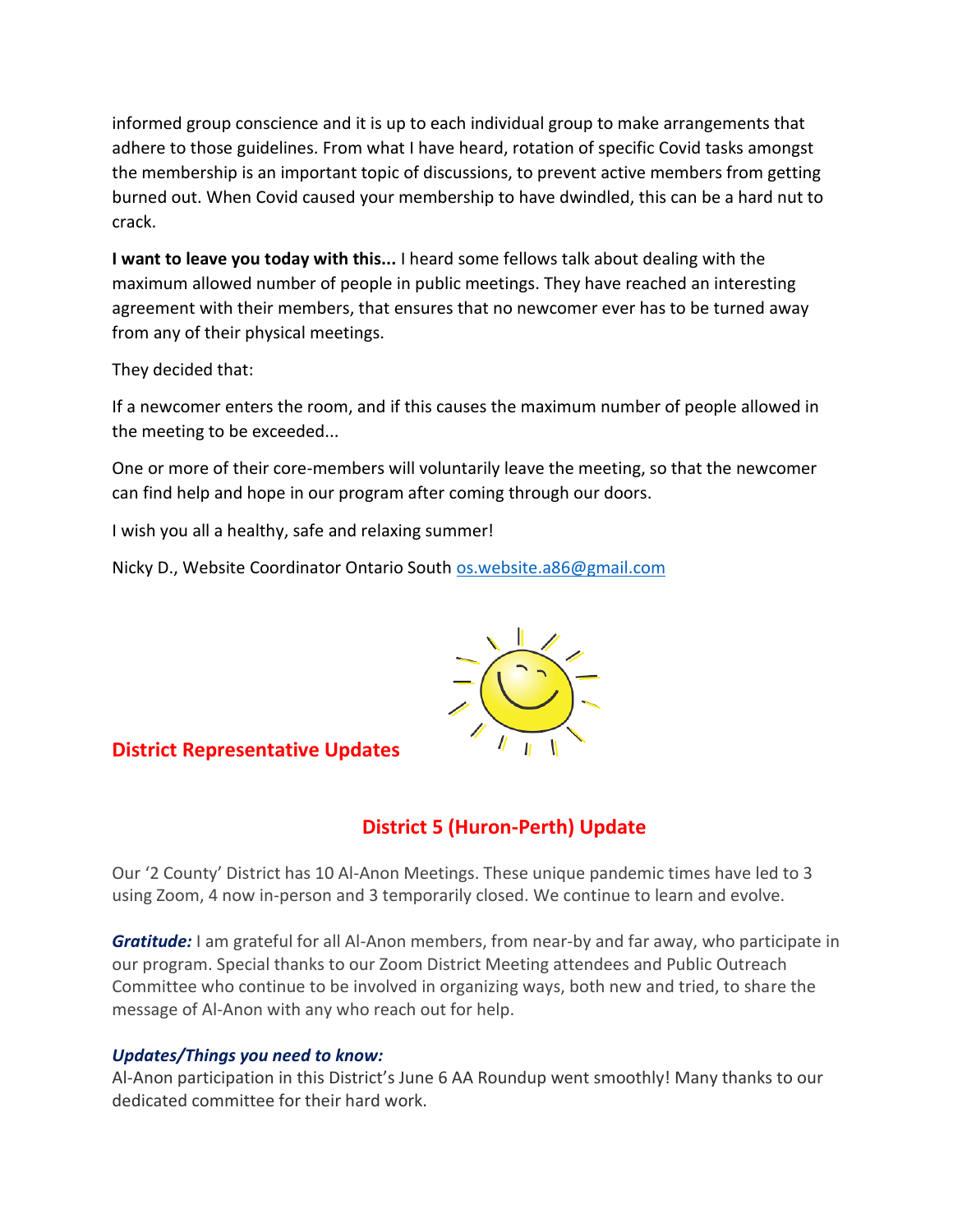#### District 5 Al-Anon Day, **'Finding Our Way'**

#### Noon-4pm., Sunday, September 19, 2021. *Meeting ID: 241 749 2219*. *Passcode: 123123 Join Zoom Meeting:*

*<https://us02web.zoom.us/j/2417492219?pwd=UVd0L2NCeE56V0k5bzNPY2d6RzRqdz09>* Flyer on Ontario South Al-Anon webpage in August.

*Slogans:* 'Keep It Simple' and 'One Day at a Time' are the slogans most used by me in my approach to my new role as DR. They work if I work them! Service is one of the primary ways for me to pay forward the serenity and sanity I have found because Al-Anon found me. I just keep coming back.

Lou A- District 5 DR

## **District 6 (London and area) Update**

*AFG meetings:* As pandemic restrictions lift, our AFG meetings will begin slowly to resume in person meetings. However, it is up to each Al-Anon Family Group conscience and Group decision on when that will happen. Currently, we have several virtual meetings and a few inperson meetings in the London region. We are also researching ways to establish permanent virtual meetings for our District to provide as many options as possible for our Al-Anon membership. To stay informed, please visit our website at [www.london-on-al-anon.org](http://www.london-on-al-anon.org/) or call our number at 519-457-9393.

*Events:* London and area held its virtual Al-Anon Day on May 8, 2021. Our theme was RECOVERY: CONNECTING US TO HOPE. We had over 125 participants and four hours of great speakers, sharing and recovery. Thank you to our Al-Anon Day Committee and Zoom coordinators whose service was exemplary. Also, a huge thank you to all those who joined us from all over Ontario, Canada and the world.

District 6 Al-Anon Family Groups are hosting Friday Night Open Speaker meetings via Zoom on the first Friday evening of the month at 8 pm. For more information, please visit our website at [www.london-on-al-anon.org.](http://www.london-on-al-anon.org/)

*Slogan:* 'Easy Does It' reminds me that when I am in slow motion, giving my higher power and the Al-Anon program time to work in my life, I will get to wherever I am going faster and with more serenity and sanity.

Tannis R – District 6 DR

## **District 17 (Upper Peel-Halton) Update**

Gratitude – For being graced with a ticket to the 70<sup>th</sup> Anniversary celebration and being able to experience this once in a lifetime opportunity.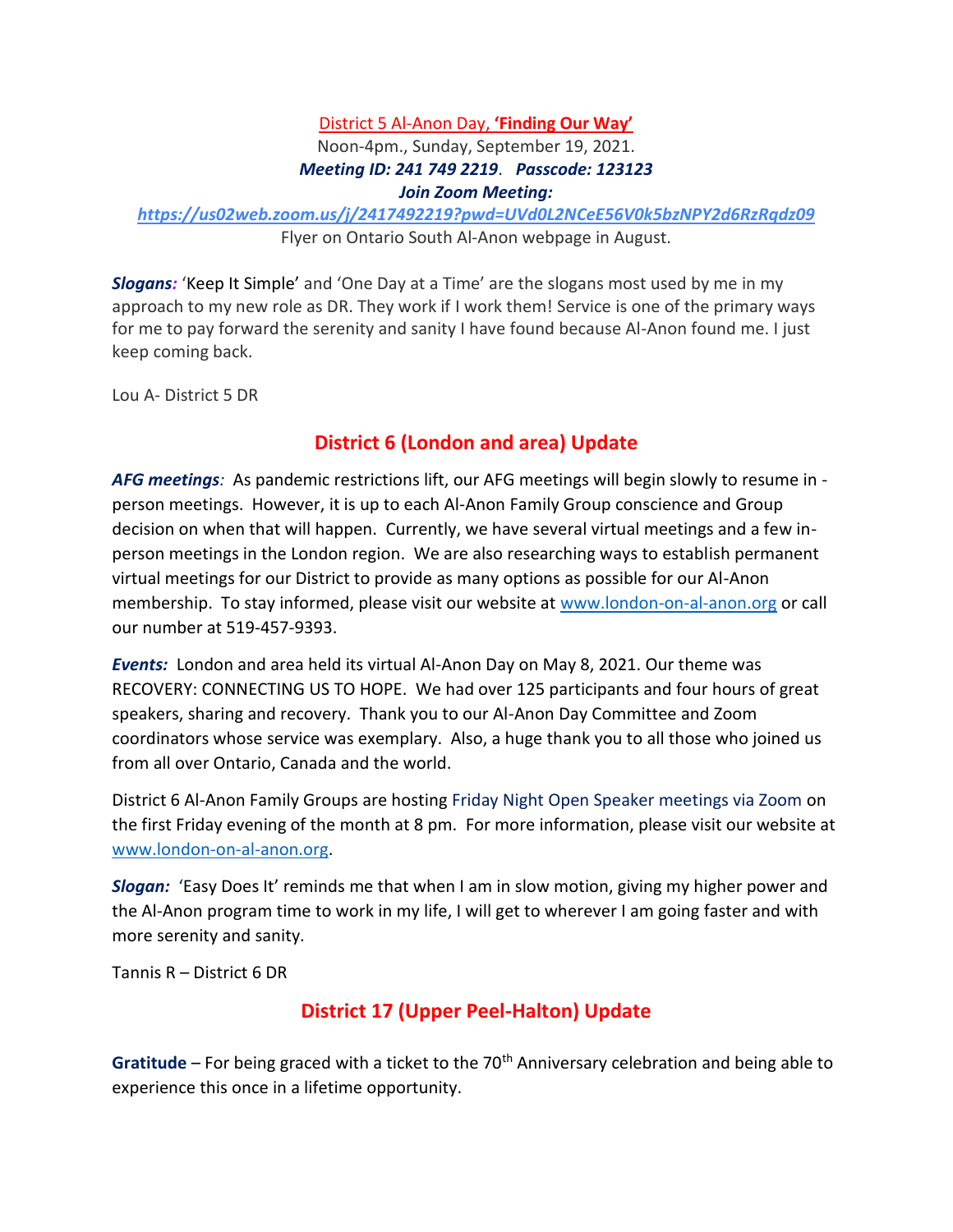**Updates** – We have a newly registered Alateen group in Milton. Meetings begin September 14. Details will be on the website.

**Willingness to Serve** – Yvonne, Patricia and Carole as newly appointed SAM's for the Milton Alateen group.

**Links of Service** - Blessings go to our GR's for keeping the lines of communication open and our groups alive and well.

Joanne G - District 17 DR

## **District 23 (Lakeshore) Update**

Lakeshore District 23 is comprised of 11 groups. Meetings stretch from Pickering (in the west) to Bowmanville (in the east) and Port Perry (in the north). At present, two of our meetings are temporarily closed, one has reopened face-to-face, and the other 8 are still ongoing via the Zoom platform (at the time of this writing).

Our district continues to work towards registering an Alateen meeting which is being planned for Saturdays at noon. Our district will have 3 Supportive Al-Anon Members available to support the teens.

Upcoming district events include our **Al-Anon Day scheduled for 25 Sept. 2021**, and hosted by the Morning Glory AFG. As well, plans for a Writing Workshop in the Fall are underway, with the committee being formed by the YANA (You Are Not Alone) AFG. Our district is blessed with many active members who know the benefit of service – together we can make it!

As District Rep, I enjoyed attending my very first (although virtual) Area World Service Committee meeting in May, and subsequently participated in the Ask-It Basket Committee (at the very strong urging of my Sponsor  $\circled{c}$ ). It was a very positive experience and another opportunity to participate in service at the Area level.

How time flies…it's hard to believe that the first 6 months of the year, and our new service terms, are over. Only three more District meetings will occur in the rest of 2021! I continue to be grateful for the spirit of willingness, participation and fellowship that the GR's from each of our 11 groups bring to the district table. Perhaps we will actually 'see' each other at Assembly in the Fall – one can hope!

**H**ope, **U**nity, **G**ratitude, **S**ervice

Deborah F - District 23 DR

## **Literature Distribution Center (LDC) Update**

I want to thank all of the groups, districts and members who continue to support your LDC. Because of you the **office is now open an additional day which is Thursdays from 10-1**. So now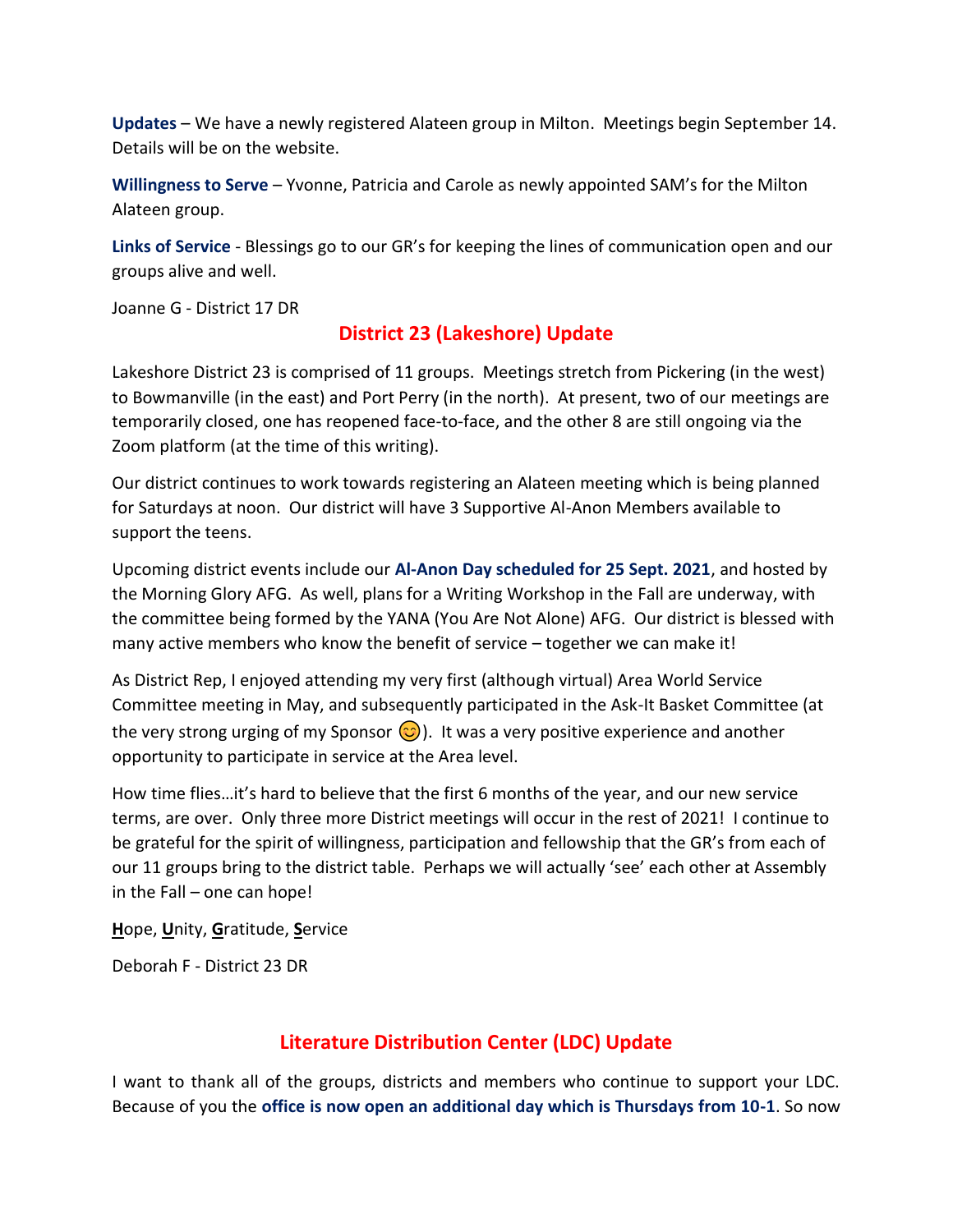you can reach me directly on Wednesdays or Thursdays. I am hoping as groups get back to faceto-face meetings, we may be able to reopen the regular hours of the past but for now baby steps.

Remember though that you can leave a voice mail or an email on any day that works for you and I will get back to you on the next day the office is open.

We did have slowdowns in getting some literature from WSO as they had printer delays but today most of the books are back in stock and ready to go. The exception is a few of the Alateen books. I continue to watch for them and as soon as they are available, they will be ordered for the LDC. The good news in this is that we have had more Alateen books being bought recently. It is great to see Alateen literature in use. Al-Anon members did you ever consider using Alateen literature for your own personal recovery or as a group topic? Alateen isn't another program, it is our program put out there in a different manner. I know many of the Al-Anon members who love the **Alateen Daily Checklist of Myself S-6.** Just a thought.

If your **literature person for your group has changed**, please make sure to send me the updated info. I need full name, mailing address, phone number and email. Of course, when sending that please make sure I know the district your group is in and the group name, and as a bonus the group number if you have that. I cannot update Hope for Today AFG if I don't know where your group is because there are many with the same group name. Even your more creative names are not always just had by you, so that district number is vital.

That is all for now. Be well, and I hope to see you face-to-face in the not-so-distant future.

In service, Linda LDC Office Manager [os.literature.distribution@gmail.com](mailto:os.literature.distribution@gmail.com)

## **Ask-It-Basket Responses to Questions from AWSC**

#### *Here are the questions submitted and the responses by the Ask-it-Basket Committee, from this spring's Area World Service Committee meeting:*

**MY QUESTION IS:** As we slowly move to open things up in Ontario and once the Ontario Government starts loosening the restrictions about how many people can gather in indoor settings. & Would Ontario South Area be open/accept hybrid Al-Anon Family Groups that could operate as a combination of meeting by Zoom and some face to face? & These groups would be registered with the District where the face-to-face meeting is located. **NAME:** Ian S. DISTRICT #: 28, AIS Ottawa

**ASK-IT-BASKET ANSWER:** Thank you for this question. The short answer is: Ontario South Assembly is open to accepting hybrid Al-Anon Family Group meetings that operate a face-toface meeting together with an electronic component at the same time. This means that the members meeting in a physical space are joined by other members participating by electronic formats (telephone, video) at the same time.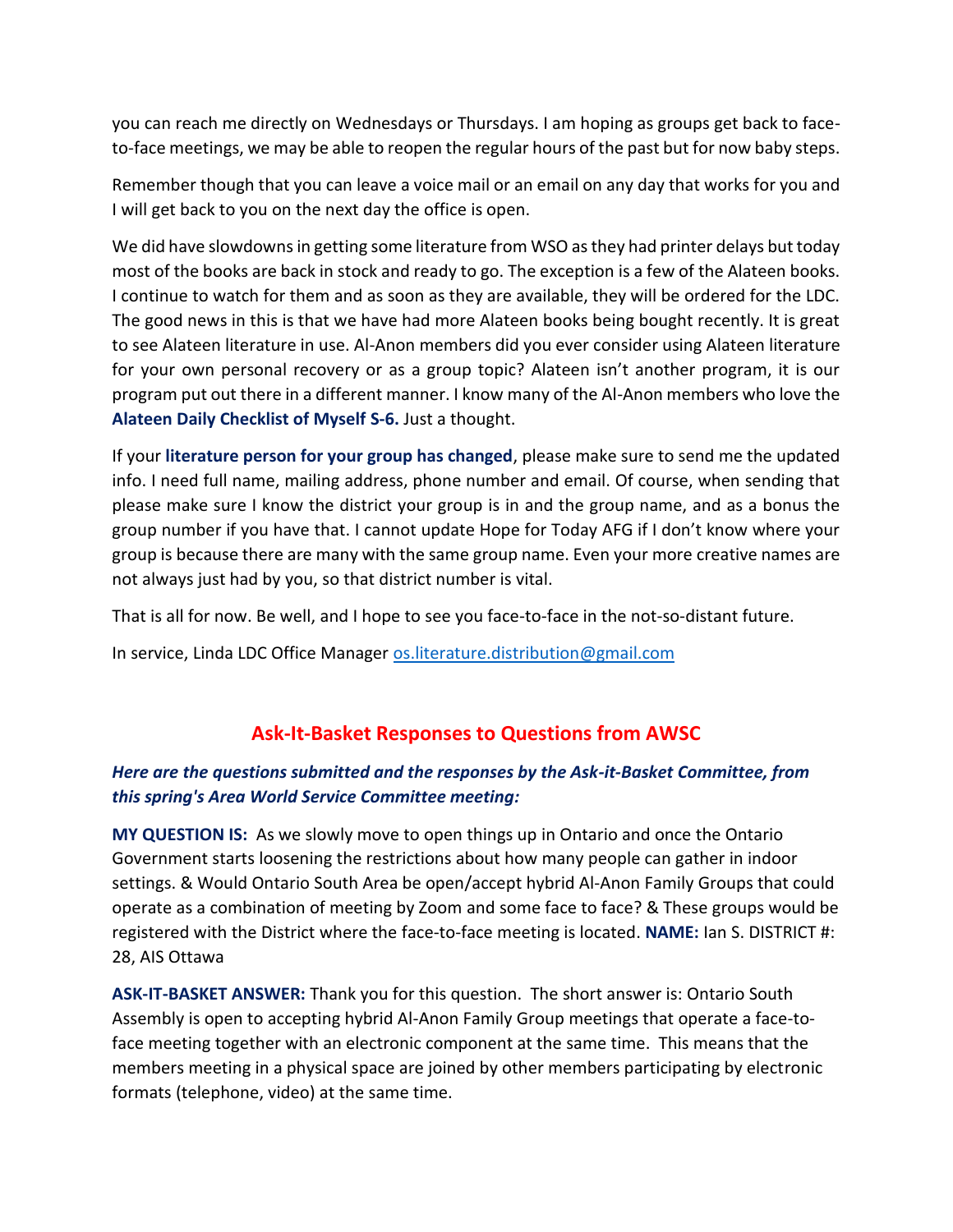The long answer is: We find ourselves in fluid circumstances where the rules, regulations, expectations and understandings change from day to day. However, at this time, most of our Al-Anon Family Groups (AFGs) are still operating temporary electronic meetings in various formats such as by telephone, video and email. As restrictions lift, it is likely that these temporary electronic meetings will cease. For example, if your AFG meeting is registered as a face-to-face meeting, then it will resume meeting face-to-face at the appropriate time. Please find help at this link with resuming face-to-face meetings.

[https://al-anon.org/blog/did-your-group-resume-its-face-to-face-](https://al-anon.org/blog/did-your-group-resume-its-face-to-face-meeting/?utm_source=intheloop&utm_medium=email&utm_campaign=20210609ITL&utm_term=EN-textlink6_Read-more_&utm_content=/blog/did-your-group-resume-its-face-to-face-meeting/)

[meeting/?utm\\_source=intheloop&utm\\_medium=email&utm\\_campaign=20210609ITL&utm\\_ter](https://al-anon.org/blog/did-your-group-resume-its-face-to-face-meeting/?utm_source=intheloop&utm_medium=email&utm_campaign=20210609ITL&utm_term=EN-textlink6_Read-more_&utm_content=/blog/did-your-group-resume-its-face-to-face-meeting/) [m=EN-textlink6\\_Read-more\\_&utm\\_content=/blog/did-your-group-resume-its-face-to-face](https://al-anon.org/blog/did-your-group-resume-its-face-to-face-meeting/?utm_source=intheloop&utm_medium=email&utm_campaign=20210609ITL&utm_term=EN-textlink6_Read-more_&utm_content=/blog/did-your-group-resume-its-face-to-face-meeting/)[meeting/](https://al-anon.org/blog/did-your-group-resume-its-face-to-face-meeting/?utm_source=intheloop&utm_medium=email&utm_campaign=20210609ITL&utm_term=EN-textlink6_Read-more_&utm_content=/blog/did-your-group-resume-its-face-to-face-meeting/)

However, many members find electronic meetings beneficial and would like to continue to have access to their AFG meeting through an electronic format. Depending on the group conscience and group decision of the AFG, a hybrid AFG meeting that operates a face-to-face meeting together with an electronic component at the same time is an acceptable option.

**MY QUESTION IS:** There was an Al-Anon member who is a member of AIS Ottawa and would have liked to attend AWSC to listen to the delegate's report; however, she was refused entry into AWSC when she called in earlier on Saturday. So, my question for the Ask-It-Basket: What is the rationale for not allowing visitors to listen to part of the Proceedings as observers? **NAME:** Ian S. DISTRICT #: 28, AIS Ottawa

**ASK-IT-BASKET ANSWER:** *"Area World Service Committee (AWSC): consists of the officers of the Assembly, District Representatives, Coordinators, and AIS Liaison members. They meet between Assemblies to plan the Assembly agenda and deal with other Area business, as needed."* Pg. 75, Al-Anon/Alateen Service Manual 2018-2021 [https://al-anon.org/for-members/members](https://al-anon.org/for-members/members-resources/manuals-and-guidelines/service-manual/)[resources/manuals-and-guidelines/service-manual/](https://al-anon.org/for-members/members-resources/manuals-and-guidelines/service-manual/)

*"Background: The AWSC meeting is a gathering of invited OSA members where discussions are entered into regarding issues that affect Ontario South, motions are presented and voted upon and subsequently brought to the following Assembly.* 

*Members: AWSC is comprised of the seven Executive Members: Delegate, Alternate Delegate, Chairperson, Secretary, Treasurer, two Advisors; eight Co-ordinators, the Ontario South Alateen Advisory Committee Chairperson, Trillium Chairperson, AIS Chairperson(s), LDC Office Manager and Literature Office Committee (LOC) Members not already mentioned, and thirty DRs.* 

*ADRs are encouraged to attend as observers to allow them to experience an AWSC meeting and although they have a voice, they have no vote, unless acting as the DR for their district."* Section 4, Page 1. Ontario South Assembly Policies & Guidelines Manual [http://al](http://al-anon.alateen.on.ca/wp-content/uploads/2020/07/section-4-awsc-2020-07.pdf)[anon.alateen.on.ca/wp-content/uploads/2020/07/section-4-awsc-2020-07.pdf](http://al-anon.alateen.on.ca/wp-content/uploads/2020/07/section-4-awsc-2020-07.pdf)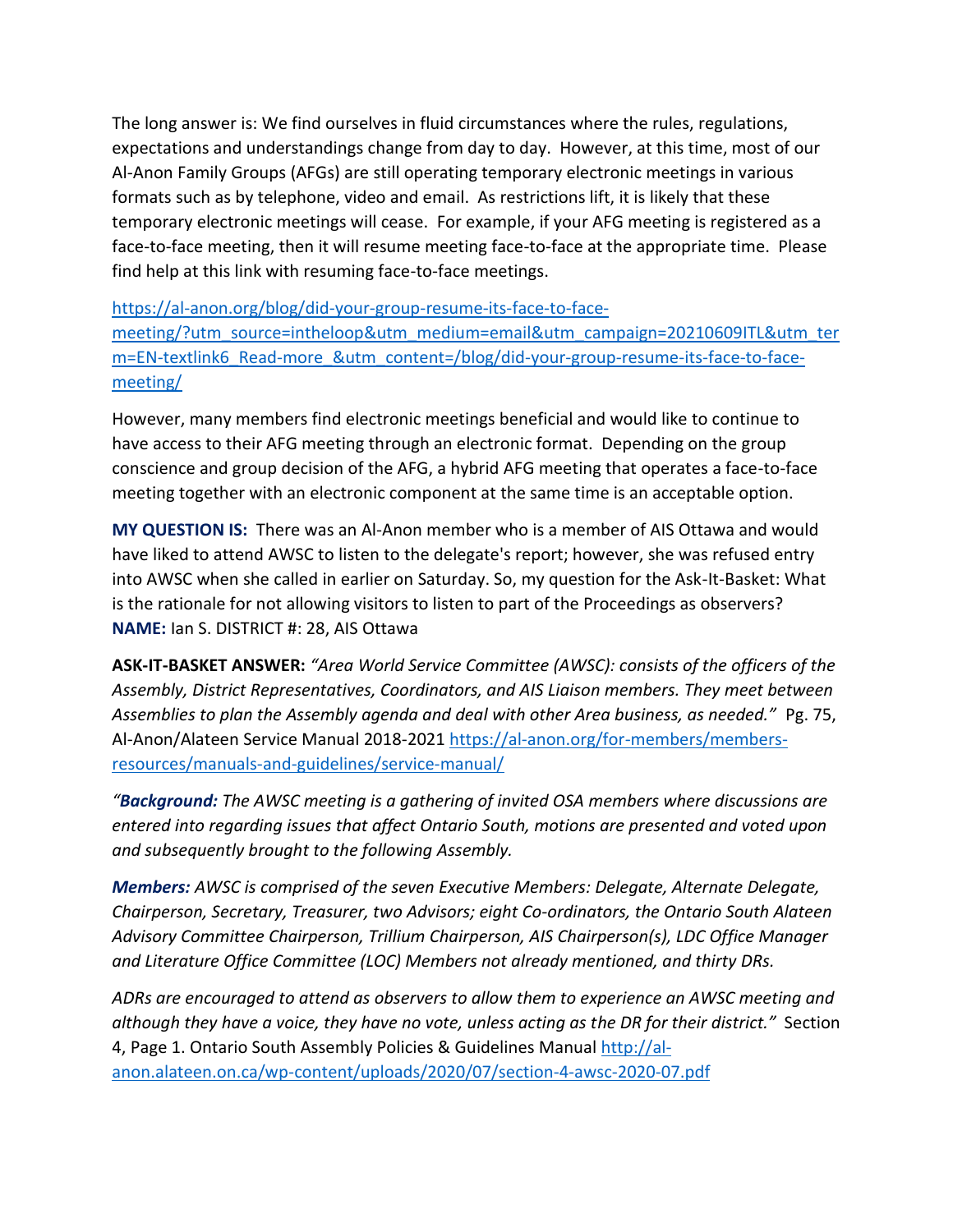It is not about keeping people out of AWSC. There are physical space considerations at an inperson meeting if people were to just show up without prior registration. There are also limitations on the number of people who can attend a Zoom meeting, and expanding capacity for either would cost the Area more money. All Ontario South members will have an opportunity to hear about the information discussed at AWSC through the Links of Service and at Assembly.

**MY QUESTION IS:** about Zoom meetings and in-person meetings after the pandemic. Can an Al-Anon Family Group increase their number of meetings per week and have one meeting inperson and one meeting as a Zoom meeting?

Can an Al-Anon Family Group change from an in-person meeting to a Zoom meeting and still have a GR and other positions and participate in District? **NAME:** Tannis R., District # 6

**ASK-IT-BASKET ANSWER:** The Zoom meetings have been accepted by WSO as a temporary meeting to help service the fellowship during closing of face-to-face meetings due to the pandemic.

Zoom meetings are Electronic Meetings: Refer to *Al-Anon/Alateen Service Manual 2018-2021* p3 Multiple Meetings, p32 Procedures for Starting an Electronic Al-Anon Meeting, p88 & p89 Electronic Meetings, p73 Groups; and the WSO guideline G-39 *Electronic Al-Anon Meeting Guidelines.*

We do not currently have an answer as to whether a group can change from an in-person meeting to a Zoom meeting, and still have a GR and other positions and participate in District.

**MY QUESTION IS:** about who has the authority to decide what?

In what circumstances can Area Executive make unilateral decisions and/or take actions?

In what circumstances can the AWSC make decisions/take actions?

In what circumstance must decisions be made by the Area Assembly? **NAME:** Tannis R., District # 6

**ASK-IT-BASKET ANSWER:** As stated in the AWSC 2021 Registration Package:

#### *EXPLANATION AND APPROVAL OF VOTING PROCEDURES*

*There are Four Essential Elements to make an informed group decision:*

- *1. A philosophy of open communication between leadership and membership*
- *2. Having a conversation before we make a decision*
- *3. All available information is provided to assist in making an informed decision*
- *4. The process needs to exist in a culture of trust with all who are participating*

*As a result of Informed Group Decision discussion, there are three possible outcomes:*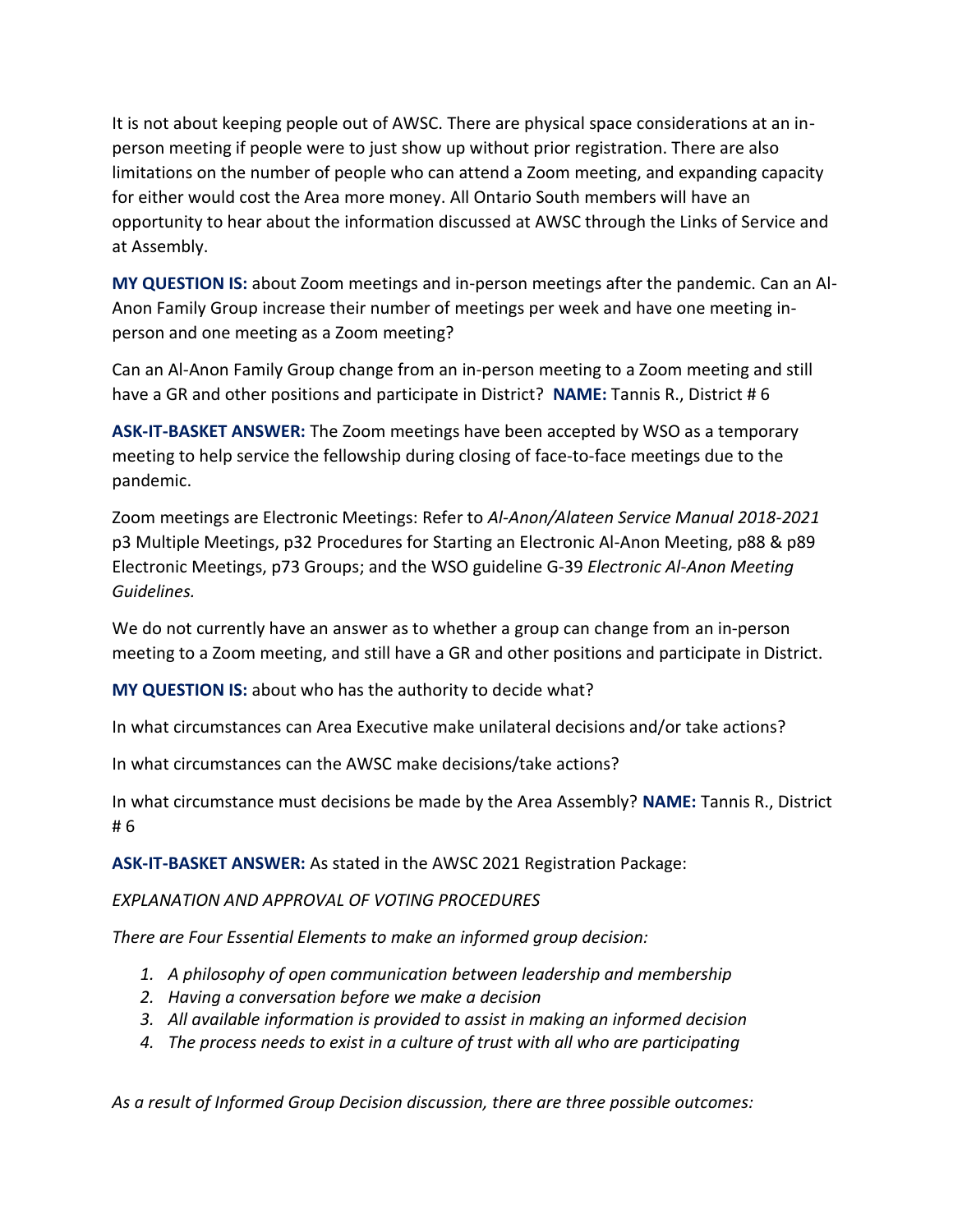- *If an item is deemed to be of a substantial nature & interest to the Assembly, and should therefore be tabled at Assembly, AWSC can vote on a motion to bring it forward to Assembly. AWSC will not vote on a particular decision on the issue.*
- *If an item is deemed to be primarily of an administrative nature, and therefore does not need to go to Assembly, AWSC can vote on a motion or decision point to be implemented by the Executive.*
- *AWSC can also determine that an item is not of a substantial nature & interest to the Assembly or AWSC and therefore no motion is required following the discussion. (Status quo).*

As stated in the *Ontario South Assembly Policy and Guidelines Manual*, Section 2A Executive Members, Item 4 - Common Responsibilities, bullet 6: *Always act in the best interest of Al-Anon in Ontario South.*

Additionally, matters of urgency may be added to the Assembly Agenda, bypassing the normal process of Executive to AWSC to Assembly.

Also, the Executive may be required to make decisions to coordinate the AWSC Agenda topics to fit into a weekend.

See also Concept 3: *The right of decision makes effective leadership possible.*

See also Concept 10: *Service responsibility is balanced by carefully defined service authority and double-headed management is avoided.*

See also Tradition 9: *Our groups, as such, ought never be organized; but we may create service boards or committees directly responsible to those they serve.*

The overarching principles include:

- Trusted servants
- Presumed good will.

**MY QUESTION IS:** There is a very pushy and bossy member in our district. The first major issue I dealt with by having 2 of us attend their meeting and I led a discussion of issues within the group. That appeared to be successful. Later I learned that several people had left the group for another group and eventually this group closed. She made some overtures to another group who wished that she not join them. At this point no groups in the part of district where she lives do not want her there and will ask her to leave. How should I as DR approach this situation using the traditions as my guide? **NAME:** *(withheld by Ask-it-Basket committee)*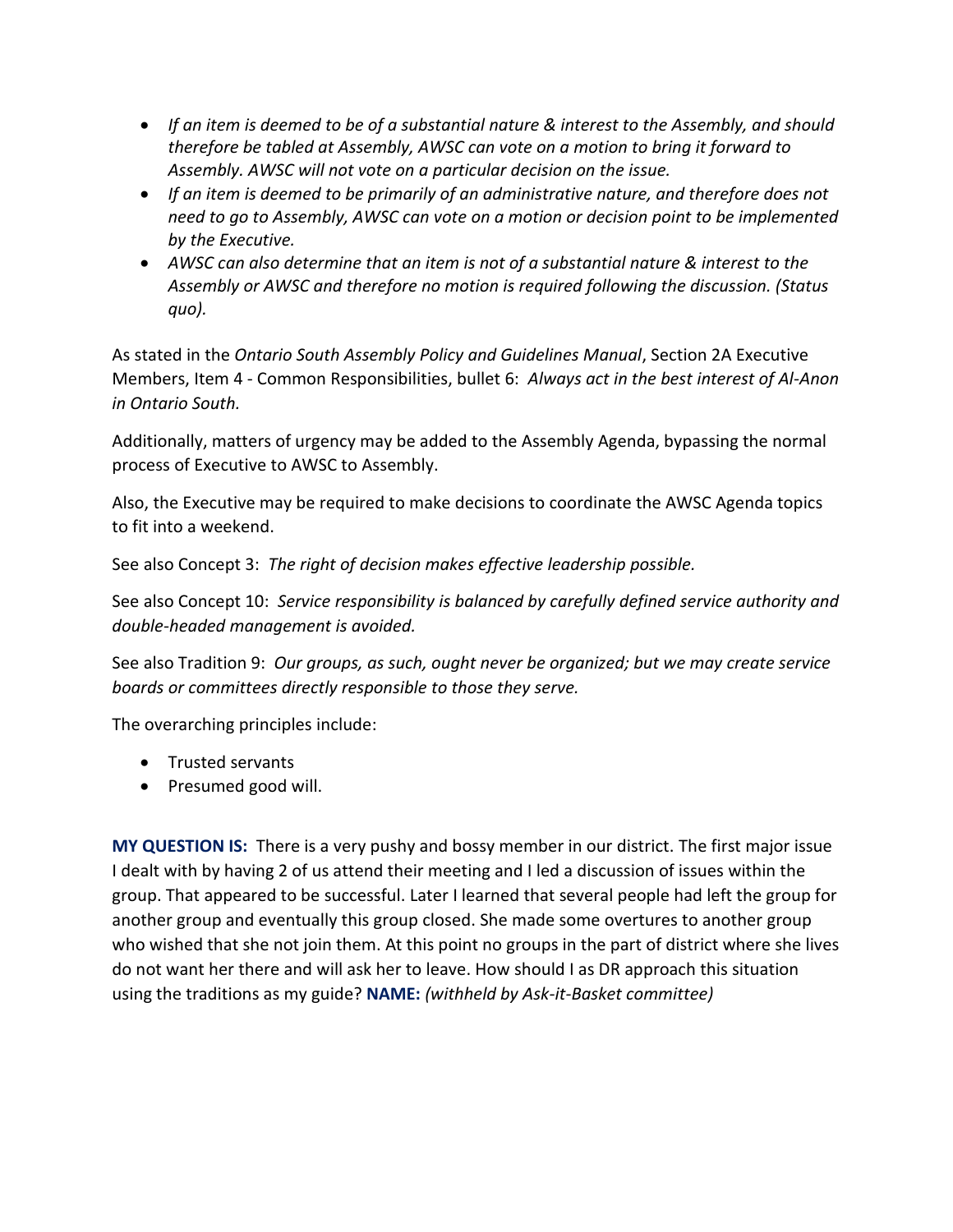#### **ASK-IT-BASKET ANSWER:**

Read: "*Courage to Be Me*" (Alateen) page 187 Review Al-Anon's "Obstacles to Success" – Dominance *Al-Anon/Alateen Service Manual* pages 52, 85, 87 Workshop on Conflict Resolution from our Delegate Check out these additional Al-Anon resources:

## *The Twelves Steps and Traditions* pamphlet *(P-17)*, pg. 17



*Al-Anon's Twelve Steps & Twelve Traditions (B-8)* – Tradition #1 story



#### *Using Al-Anon Principles to Resolve Conflict Kit* **(K70)**

"Information to aid members in preventing and dealing with conflict in Al-Anon groups and service arms. The Kit contains S-71, S-72, and S-73."



#### **"***Let's Talk about Safety in Al-Anon Meetings***"**

"Safety is an important issue within Al-Anon—one that all can address. Open discussion on the topic can aid groups in developing workable solutions to safety issues—solutions that are based on the fundamental principles of our fellowship and that will help keep our meetings safe." [https://al-anon.org/pdf/Safety-in-Al-](https://al-anon.org/pdf/Safety-in-Al-Anon-meetings.pdf)[Anon-meetings.pdf](https://al-anon.org/pdf/Safety-in-Al-Anon-meetings.pdf)